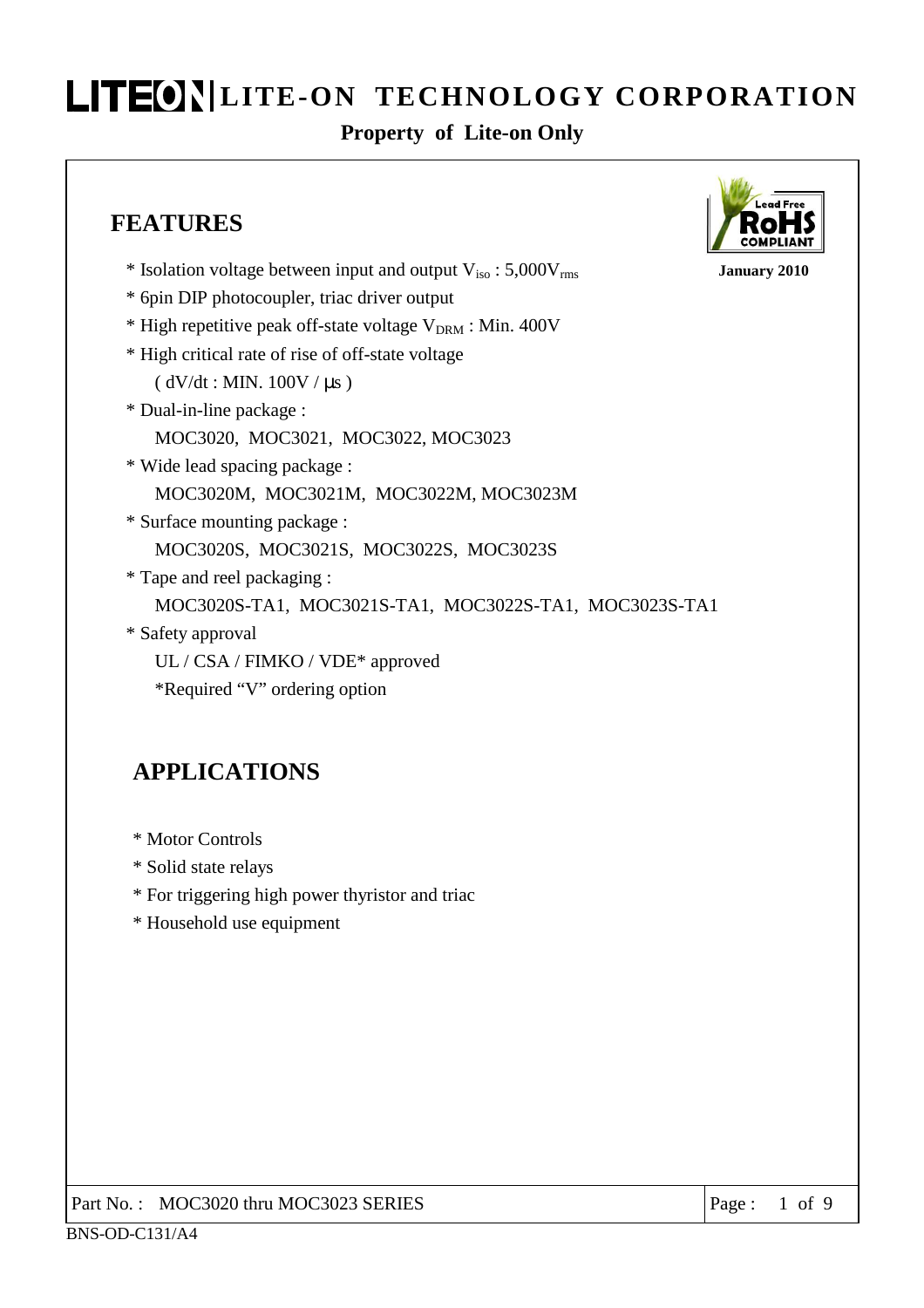**Property of Lite-on Only** 

#### **OUTLINE DIMENSIONS**

**Dual-in-line package :** 



**Wide lead spacing package:** 



- \*1. Year date code.
- \*2. 2-digit work week.
- \*3. Factory identification mark shall be marked. (Z : Taiwan, Y : Thailand, X : China-TJ, W : China-CZ)
- \*4. Model No.: MOC3020 ; MOC3021 ; MOC3022 ; MOC3023

Part No. **:** MOC3020 thru MOC3023 SERIES Page **:** 2 of 9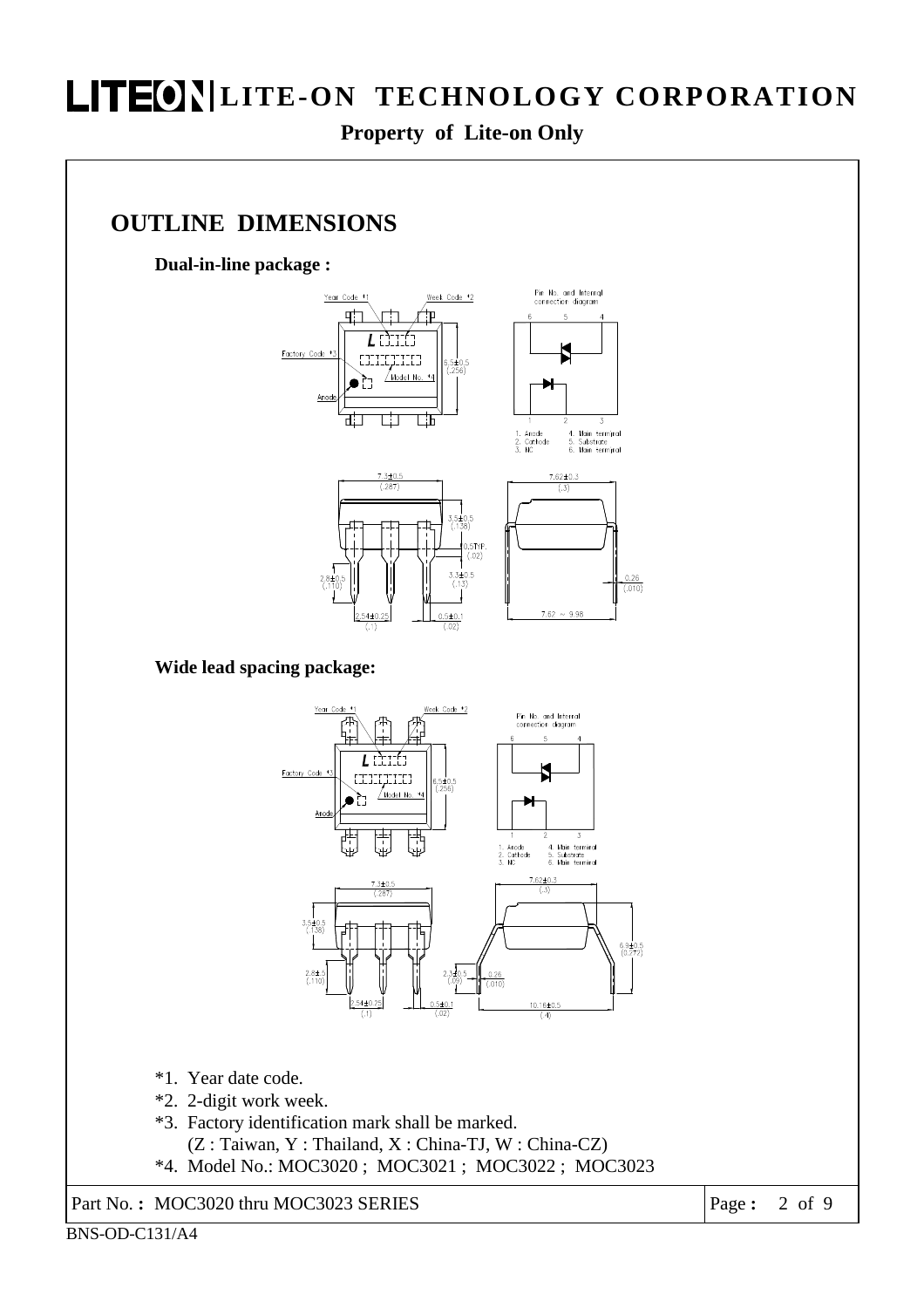#### **Property of Lite-on Only**

### **OUTLINE DIMENSIONS**

**Surface mounting package :** 



- \*1. Year date code.
- \*2. 2-digit work week.
- \*3. Factory identification mark shall be marked. (Z : Taiwan, Y : Thailand, X : China-TJ, W : China-CZ)
- \*4. Model No.: MOC3020 ; MOC3021 ; MOC3022 ; MOC3023

Part No. **:** MOC3020 thru MOC3023 SERIES Page **:** 3 of 9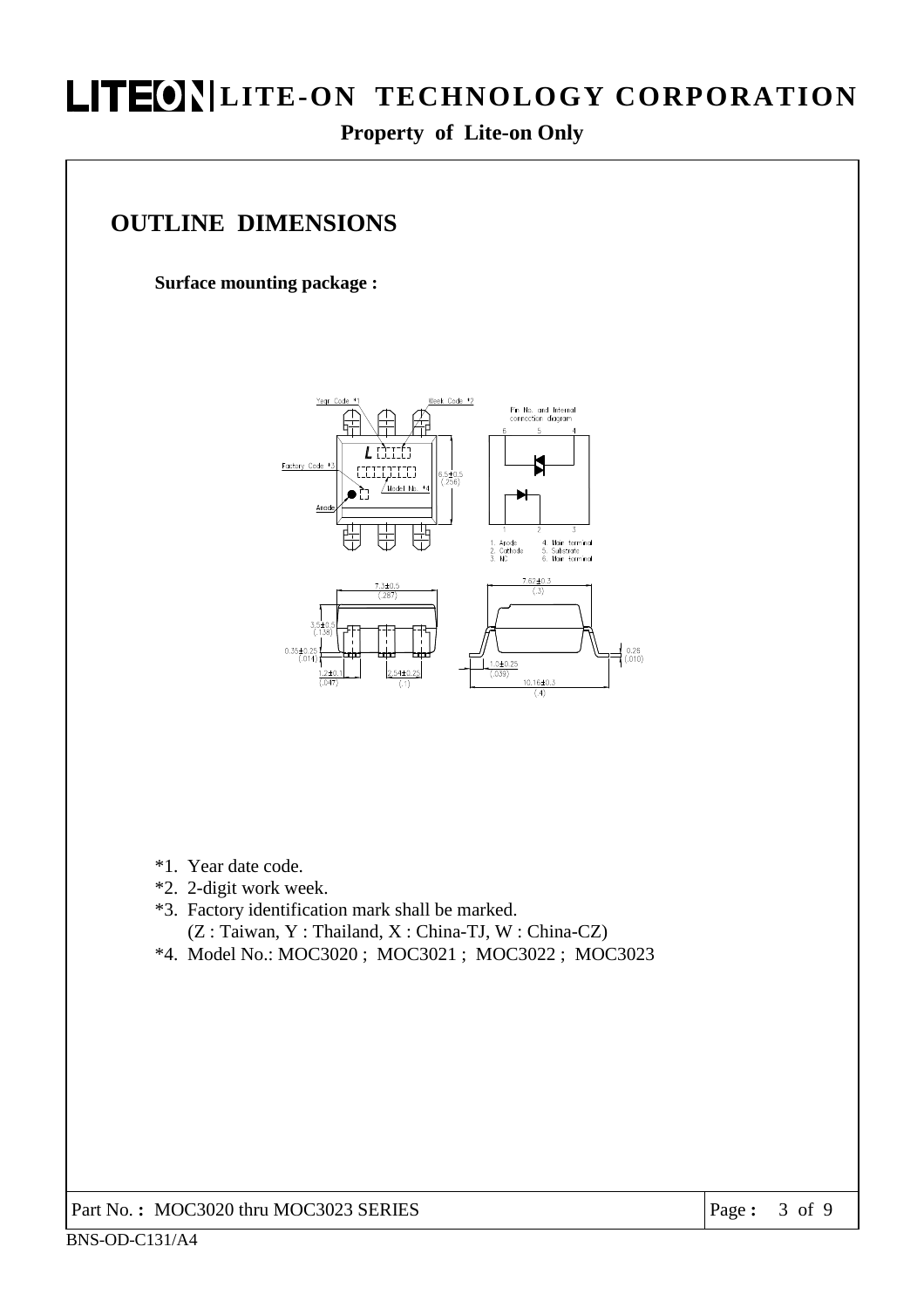**Property of Lite-on Only** 

### **TAPING DIMENSIONS**

**Tape and reel package ( TYPE II ): MOC3020S-TA1, MOC3021S-TA1, MOC3022S-TA1, MOC3023S-TA1** 

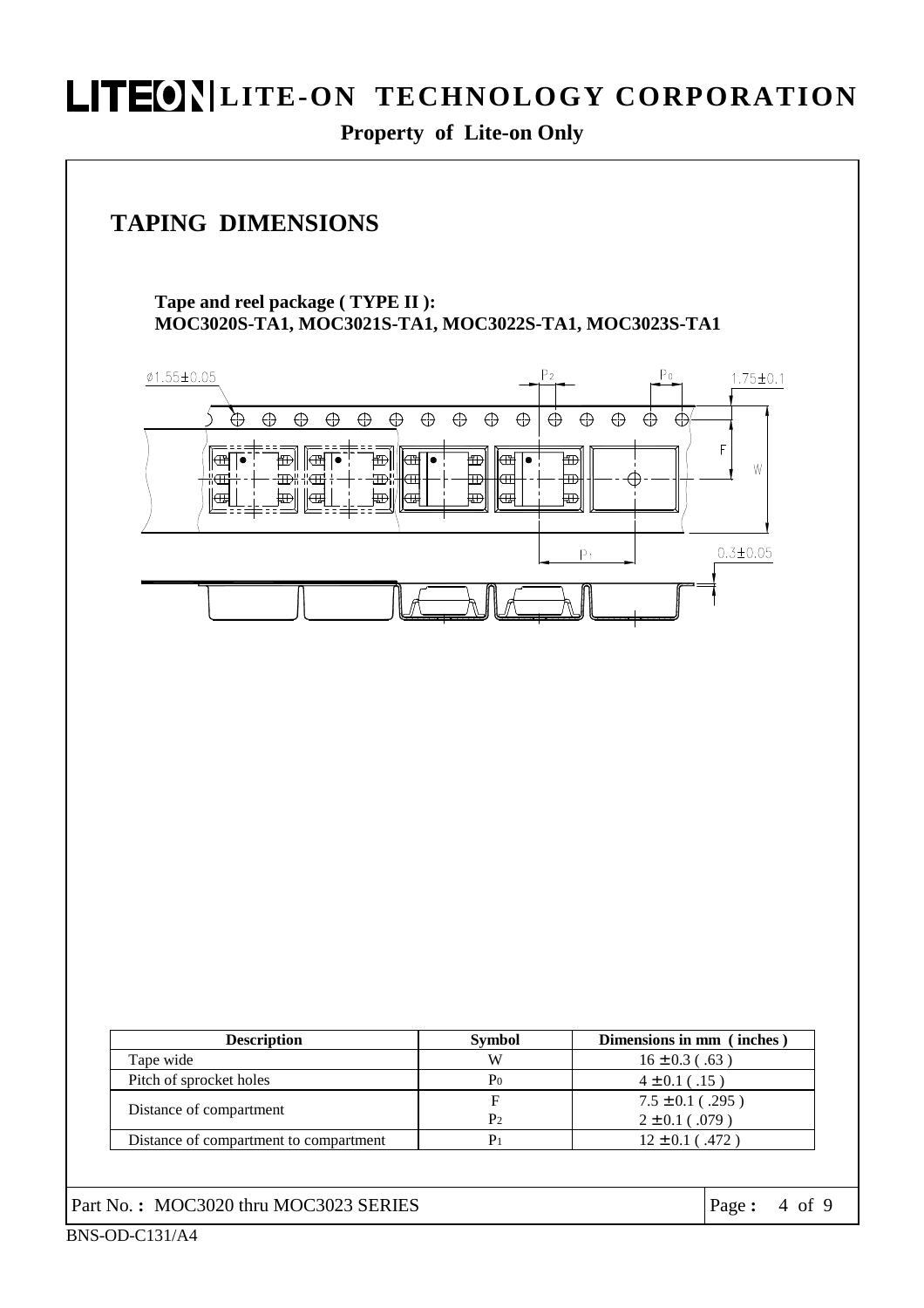#### **Property of Lite-on Only**

|                                  |                                                   |                         |                                                                                  | $(Ta = 25^{\circ}C)$ |
|----------------------------------|---------------------------------------------------|-------------------------|----------------------------------------------------------------------------------|----------------------|
|                                  | <b>PARAMETER</b>                                  | <b>SYMBOL</b>           | <b>RATING</b>                                                                    | <b>UNIT</b>          |
|                                  | <b>Forward Current</b>                            | $\rm I$ F               | 50                                                                               | mA                   |
| <b>INPUT</b>                     | <b>Reverse Voltage</b>                            | $V_{R}$                 | 6<br>70<br>400<br>1<br>300<br>330<br>5,000<br>$-40 \sim +100$<br>$-55 \sim +150$ | V                    |
|                                  | Power Dissipation                                 | $P_D$                   |                                                                                  | mW                   |
| <b>OUTPUT</b>                    | Off-State Output Terminal Voltage                 | <b>VDRM</b>             |                                                                                  | V                    |
|                                  | Peak Repetitive Surge Current<br>(PW=1ms, 120pps) | <b>V</b> <sub>TSM</sub> |                                                                                  | A                    |
|                                  | <b>Collector Power Dissipation</b>                | $P_{C}$                 |                                                                                  | mW                   |
| <b>Total Power Dissipation</b>   |                                                   | $P_{\text{tot}}$        |                                                                                  | mW                   |
| <b>Isolation Voltage</b><br>$*1$ |                                                   | $V_{iso}$               |                                                                                  | <b>Vrms</b>          |
|                                  | <b>Ambient Operating Temperature Range</b>        | $T_A$                   |                                                                                  | $\rm ^{\circ}C$      |
|                                  | <b>Storage Temperature Range</b>                  | $T_{\text{stg}}$        |                                                                                  |                      |
| $*2$                             | <b>Soldering Temperature</b>                      | $T_{L}$                 | 260                                                                              | $\rm ^{\circ}C$      |

## **AFFURE MAINTEENT CONTRACT**

#### \*1. AC For 1 Minute, R.H. =  $40 \sim 60\%$

Isolation voltage shall be measured using the following method.

- (1) Short between anode and cathode on the primary side and between collector, emitter on the secondary side.
- (2) The isolation voltage tester with zero-cross circuit shall be used.
- (3) The waveform of applied voltage shall be a sine wave.

#### \*2. For 10 Seconds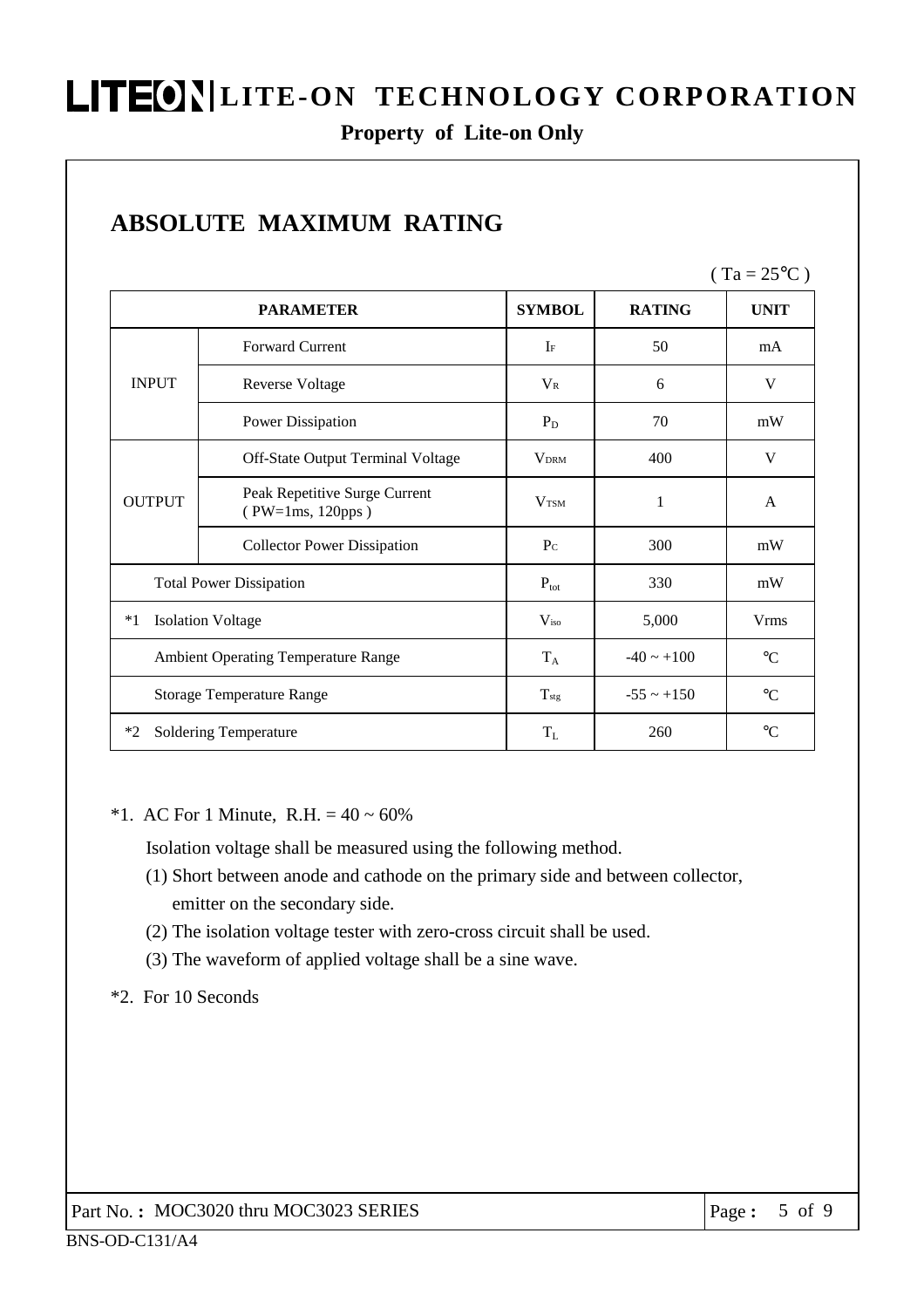#### **Property of Lite-on Only**

## **ELECTRICAL - OPTICAL CHARACTERISTICS**

 $(Ta = 25^{\circ}C)$ 

| <b>PARAMETER</b> |                                                                                               |                | <b>SYMBOL</b>    | MIN. |      |     | TYP. MAX. UNIT | <b>CONDITIONS</b>               |
|------------------|-----------------------------------------------------------------------------------------------|----------------|------------------|------|------|-----|----------------|---------------------------------|
|                  | <b>Forward Voltage</b>                                                                        |                | $V_{\rm F}$      |      | 1.15 | 1.5 | V              | $I_F=20mA$                      |
| <b>INPUT</b>     | <b>Reverse Current</b>                                                                        |                | $I_{R}$          |      |      | 10  | μA             | $V_R = 6V$                      |
|                  | *1 Peak Blocking Current, Either<br>Direction                                                 |                | I <sub>DRM</sub> |      | 10   | 100 | nA             | $V_{DRM} = 400V$                |
| <b>OUTPUT</b>    | Peak On-State Voltage, Either<br>Direction                                                    |                | V <sub>TM</sub>  |      | 1.7  | 3   | V              | $ITM=100$ mA Peak               |
|                  | *2 Critical rate of Rise of<br>Off-State Voltage                                              |                | dv/dt            | 100  |      |     | $V/\mu s$      |                                 |
|                  | *3 Led Trigger<br>Current, Current<br>Required to<br>Latch Output,<br><b>Either Direction</b> | <b>MOC3020</b> | $I_{FT}$         |      | 15   | 30  | mA             | Main Terminal<br>$Voltage = 3V$ |
|                  |                                                                                               | MOC3021        |                  |      | 8    | 15  |                |                                 |
| <b>COUPLED</b>   |                                                                                               | MOC3022        |                  |      |      | 10  |                |                                 |
|                  |                                                                                               | MOC3023        |                  |      |      | 5   |                |                                 |
|                  | Holding Current, Either<br>Direction                                                          |                | $I_{H}$          | 250  |      |     | μA             |                                 |

\*1 Test voltage must be applied within dv/dt rating.

\*2 This is static dv/dt. Commutating dv/dt is a function of the load-driving thyristor(s) only.

 $*3$  All devices are guaranteed to trigger at an I<sub>F</sub> value less than or equal to max I<sub>FT</sub>. Therefore, recommended operating  $I_F$  lies between max  $I_{FT}$ , 30 mA for MOC3020, 15 mA for MOC3021, 10 mA for MOC3022, 5 mA for MOC3023, and absolute max  $I_F$  (50mA)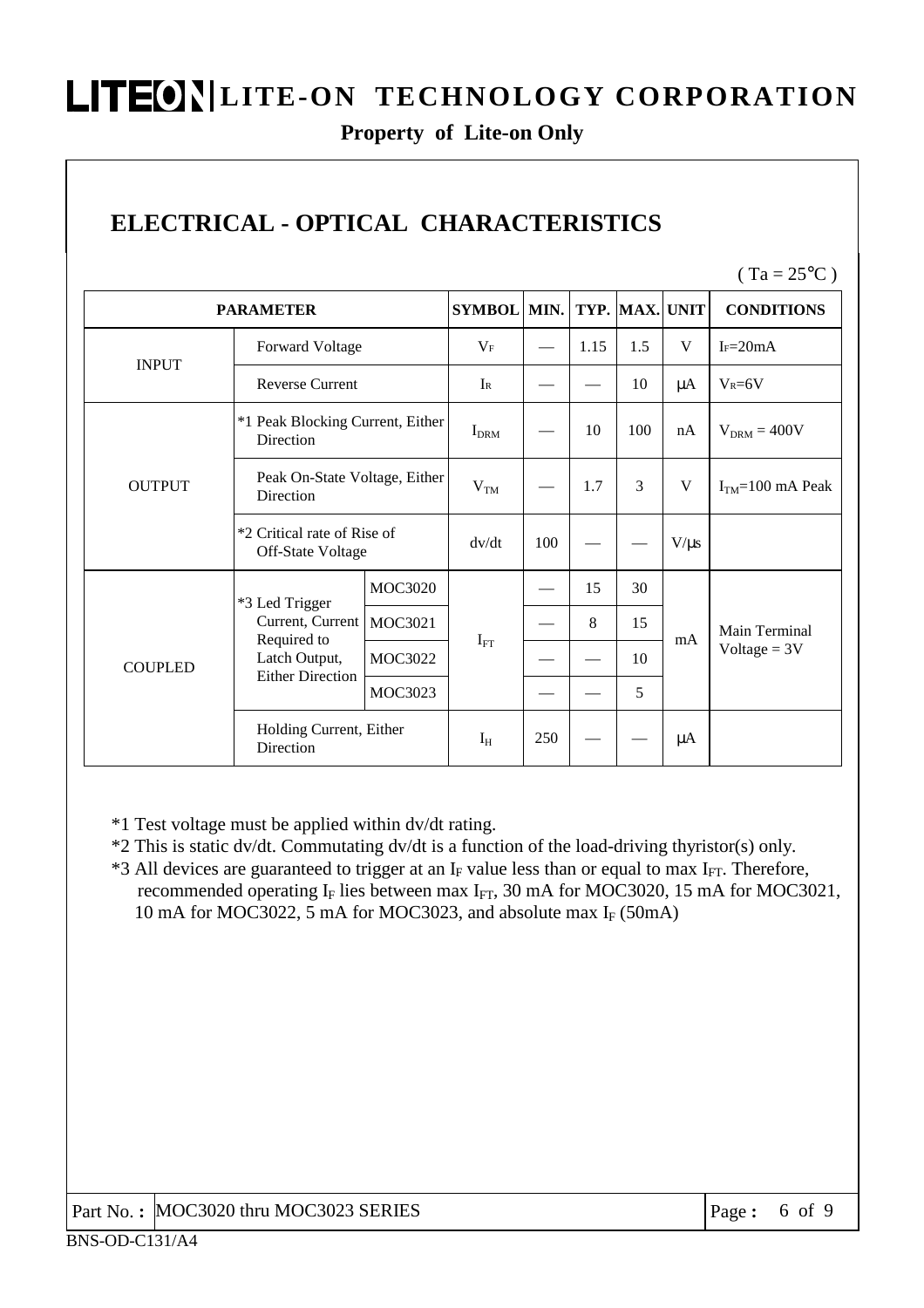**Property of Lite-on Only** 



60 Ambient Temperature



Fig.3 Minimum Trigger Current vs. Ambient Temperature











Fig.4 Forward Current vs. Forward Voltage



Ambient Temperature Fig.6 Holding Current vs.



Part No. **:** MOC3020 thru MOC3023 SERIES Page **:** 7 of 9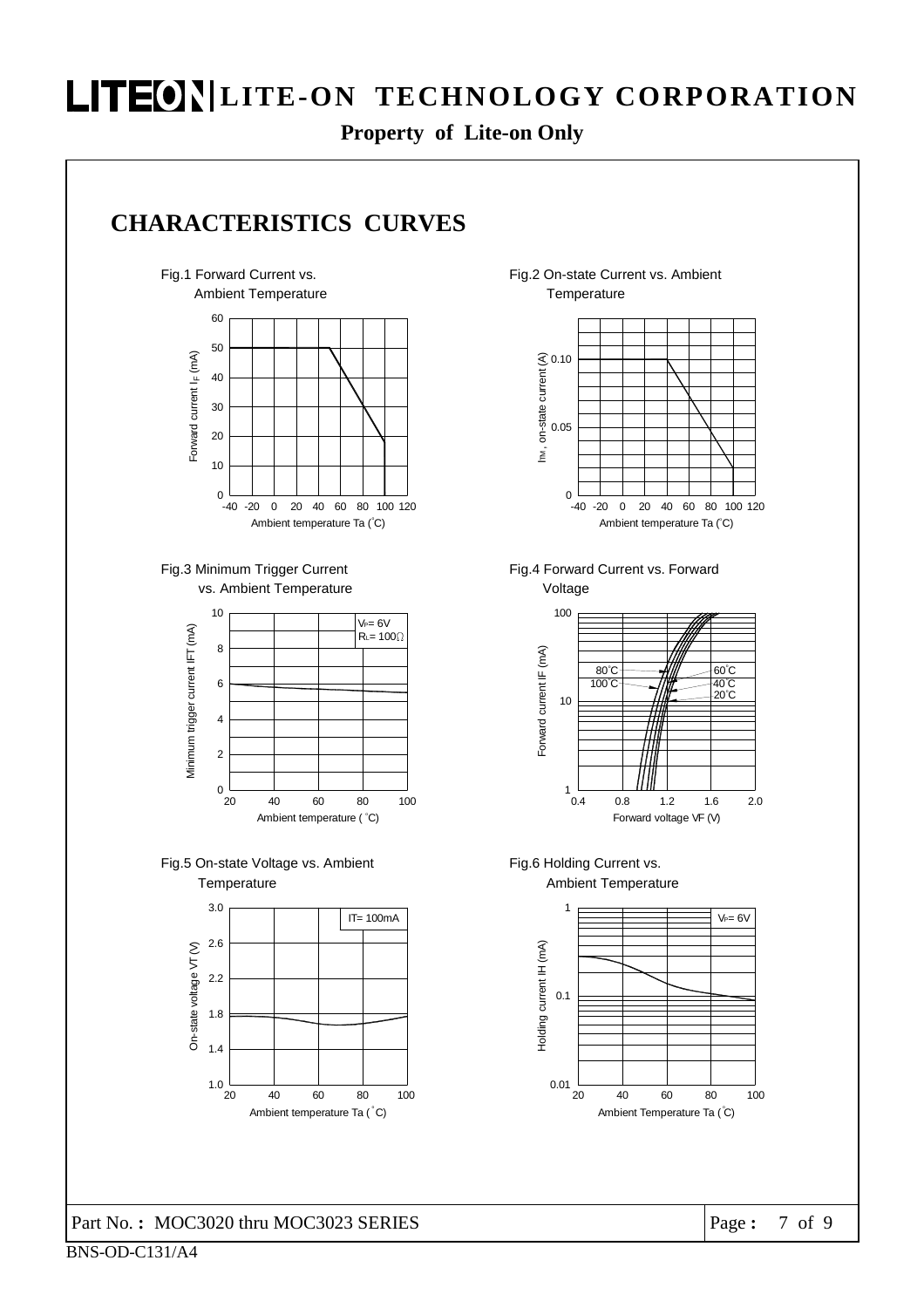**Property of Lite-on Only** 

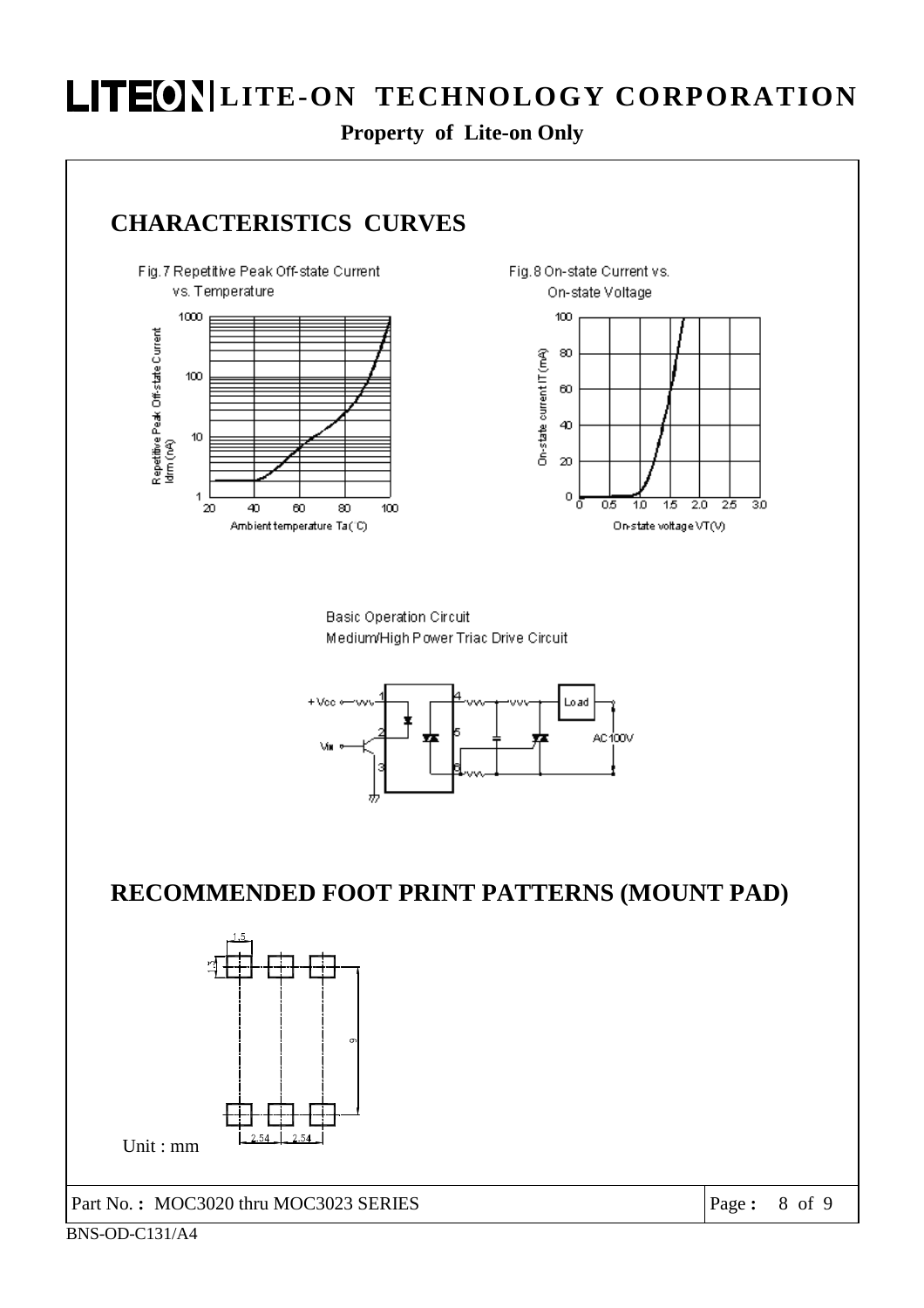## **LITEON LITE-ON TECHNOLOGY CORPORATION Property of Lite-on Only**

#### **Notes:**

- Lite-On is continually improving the quality, reliability, function or design and Lite-On reserves the right to make changes without further notices.
- The products shown in this publication are designed for the general use in electronic applications such as office automation equipment, communications devices, audio/visual equipment, electrical application and instrumentation.
- For equipment/devices where high reliability or safety is required, such as space applications, nuclear power control equipment, medical equipment, etc, please contact our sales representatives.
- When requiring a device for any "specific" application, please contact our sales in advice.
- If there are any questions about the contents of this publication, please contact us at your convenience.
- The contents described herein are subject to change without prior notice.